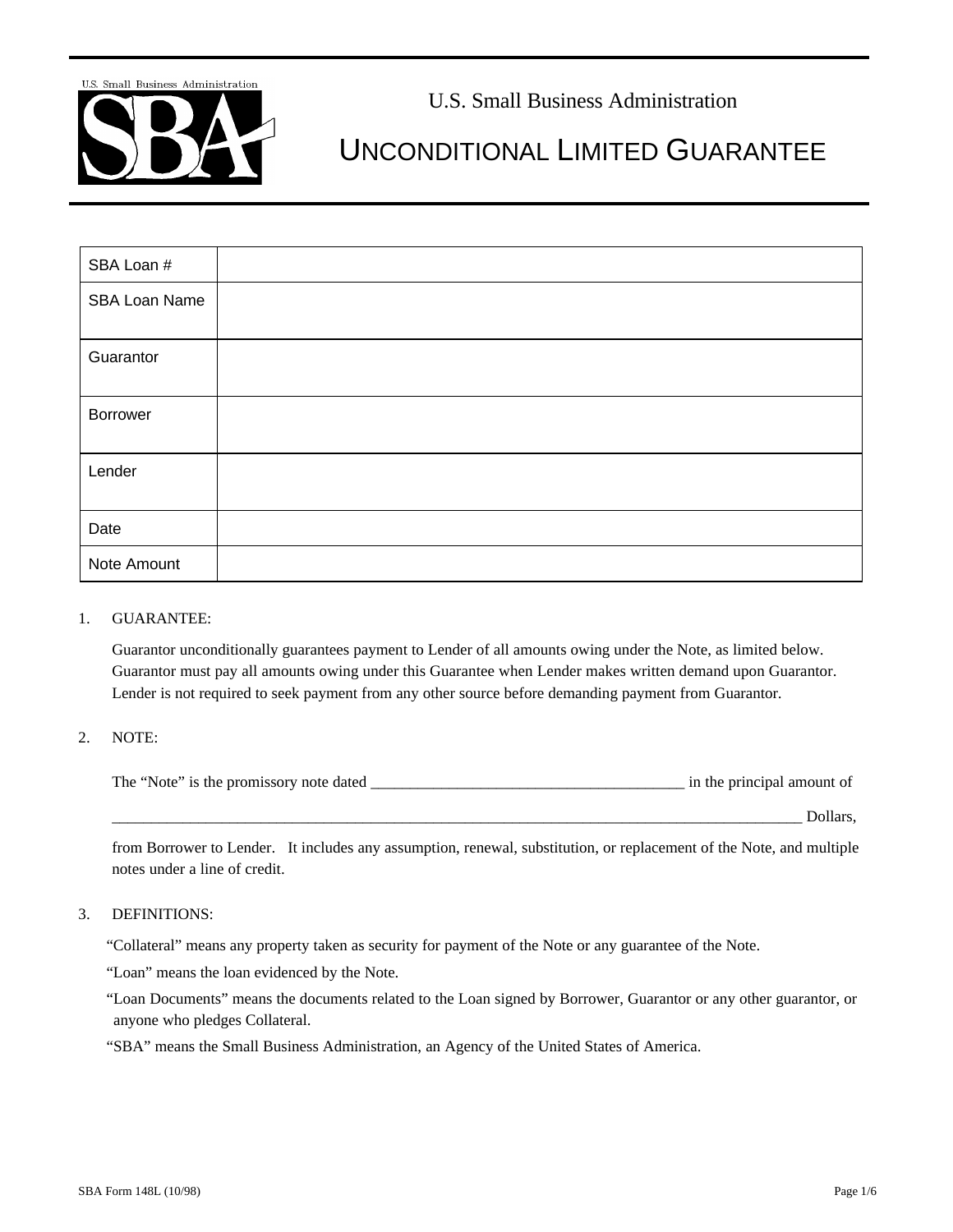# 4. PAYMENT LIMITATION: *(Check only one box)*

| BALANCE REDUCTION: The guarantee is of all amounts owing under the Note, and will continue until the total                        |  |
|-----------------------------------------------------------------------------------------------------------------------------------|--|
| of all amounts owing under the Note is reduced below \$ _______________________, at which time Guarantor                          |  |
| will be released from liability if the Note is not in default.                                                                    |  |
| PRINCIPAL REDUCTION: The guarantee is of all amounts owing under the Note, and will continue until the                            |  |
| outstanding principal balance of the Note is reduced below \$______________________________, at which time                        |  |
| Guarantor will be released from liability if the Note is not in default.                                                          |  |
| MAXIMUM LIABILITY: The guarantee is limited to Guarantor's payment of \$                                                          |  |
| PERCENTAGE: The guarantee is limited to Guarantor's payment of __________ % of all amounts owing                                  |  |
| under the Note at the time demand is first made on Guarantor, plus the same percentage of any accrued interest                    |  |
| and other costs charged to the Note after demand, until Guarantor fully performs this Guarantee.                                  |  |
| TIME: The guarantee is of all amounts owing under the Note. The guarantee will continue until                                     |  |
| years after the date of the Note (the "Guarantee Period"). If Borrower is in default at the end of the                            |  |
| Guarantee Period, the guarantee will continue until all defaults are cured.                                                       |  |
| COLLATERAL/RECOURSE: The guarantee is limited to the amount Lender obtains from the<br>following Collateral pledged by Guarantor: |  |
|                                                                                                                                   |  |
|                                                                                                                                   |  |
|                                                                                                                                   |  |
|                                                                                                                                   |  |
|                                                                                                                                   |  |
|                                                                                                                                   |  |
|                                                                                                                                   |  |
|                                                                                                                                   |  |
|                                                                                                                                   |  |
|                                                                                                                                   |  |
|                                                                                                                                   |  |
|                                                                                                                                   |  |
|                                                                                                                                   |  |

COMMUNITY PROPERTY OR SPOUSAL INTEREST: The guarantee is limited to Guarantor's community property or spousal interest in collateral pledged to secure the Note or any guarantee.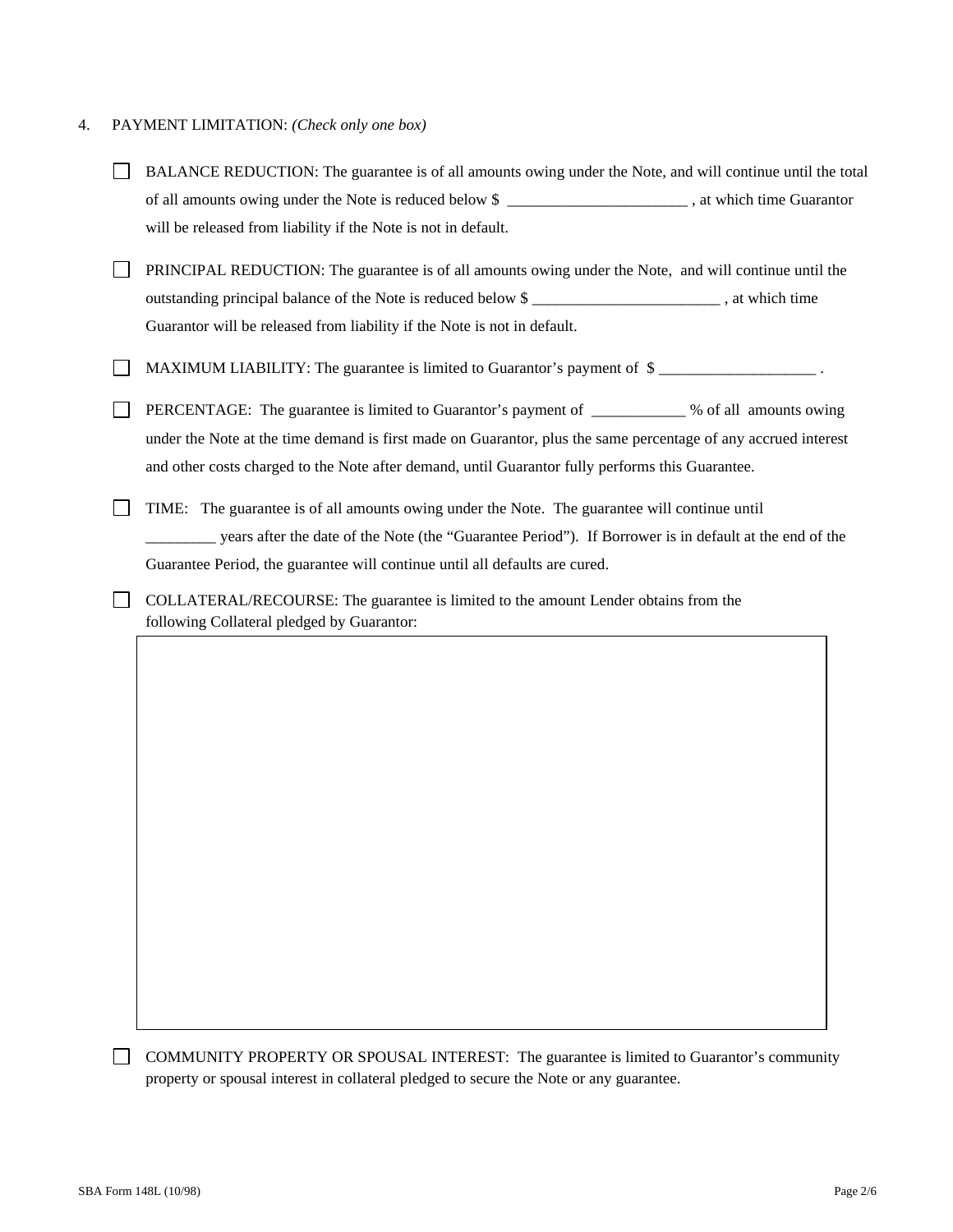# 5. LENDER'S GENERAL POWERS:

Lender may take any of the following actions at any time, without notice, without Guarantor's consent, and without making demand upon Guarantor:

- A. Modify the terms of the Note or any other Loan Document except to increase the amounts due under the Note;
- B. Refrain from taking any action on the Note, the Collateral, or any guarantee;
- C. Release any Borrower or any guarantor of the Note;
- D. Compromise or settle with the Borrower or any guarantor of the Note;
- E. Substitute or release any of the Collateral, whether or not Lender receives anything in return;
- F. Foreclose upon or otherwise obtain, and dispose of, any Collateral at public or private sale, with or without advertisement;
- G. Bid or buy at any sale of Collateral by Lender or any other lienholder, at any price Lender chooses; and
- H. Exercise any rights it has, including those in the Note and other Loan Documents.

These actions will not release or reduce the obligations of Guarantor or create any rights or claims against Lender.

### 6. FEDERAL LAW:

When SBA is the holder, the Note and this Guarantee will be construed and enforced under federal law, including SBA regulations. Lender or SBA may use state or local procedures for filing papers, recording documents, giving notice, foreclosing liens, and other purposes. By using such procedures, SBA does not waive any federal immunity from state or local control, penalty, tax, or liability. As to this Guarantee, Guarantor may not claim or assert any local or state law against SBA to deny any obligation, defeat any claim of SBA, or preempt federal law.

## 7. RIGHTS, NOTICES, AND DEFENSES THAT GUARANTOR WAIVES:

To the extent permitted by law,

- A. Guarantor waives all rights to:
	- 1) Require presentment, protest, or demand upon Borrower;
	- 2) Redeem any Collateral before or after Lender disposes of it;
	- 3) Have any disposition of Collateral advertised; and
	- 4) Require a valuation of Collateral before or after Lender disposes of it.
- B. Guarantor waives any notice of:
	- 1) Any default under the Note;
	- 2) Presentment, dishonor, protest, or demand;
	- 3) Execution of the Note;
	- 4) Any action or inaction on the Note or Collateral, such as disbursements, payment, nonpayment, acceleration, intent to accelerate, assignment, collection activity, and incurring enforcement expenses;
	- 5) Any change in the financial condition or business operations of Borrower or any guarantor;
	- 6) Any changes in the terms of the Note or other Loan Documents, except increases in the amounts due under the Note; and
	- 7) The time or place of any sale or other disposition of Collateral.
- C. Guarantor waives defenses based upon any claim that:
	- 1) Lender failed to obtain any guarantee;
	- 2) Lender failed to obtain, perfect, or maintain a security interest in any property offered or taken as Collateral;
	- 3) Lender or others improperly valued or inspected the Collateral;
	- 4) The Collateral changed in value, or was neglected, lost, destroyed, or underinsured;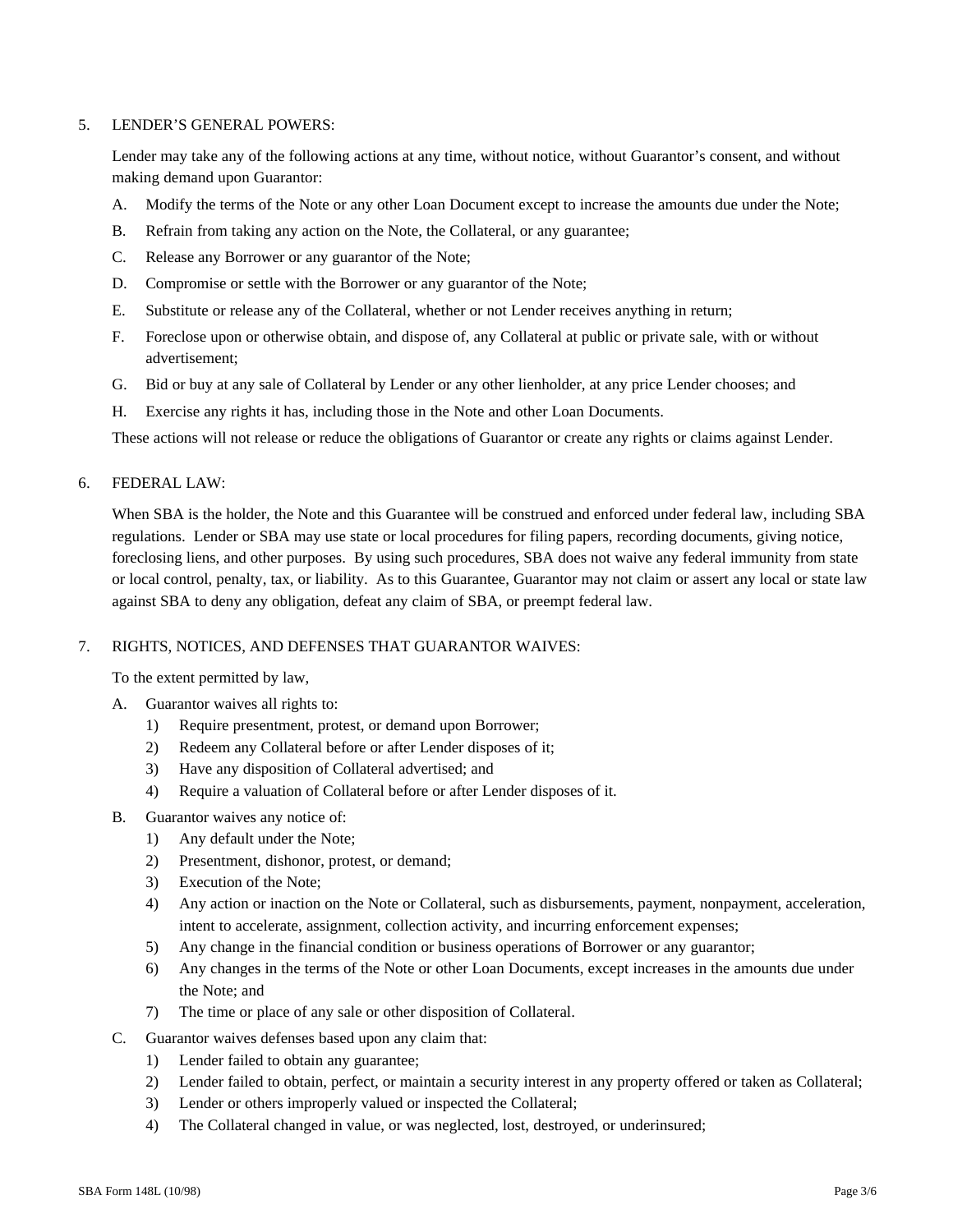- 5) Lender impaired the Collateral;
- 6) Lender did not dispose of any of the Collateral;
- 7) Lender did not conduct a commercially reasonable sale;
- 8) Lender did not obtain the fair market value of the Collateral;
- 9) Lender did not make or perfect a claim upon the death or disability of Borrower or any guarantor of the Note;
- 10) The financial condition of Borrower or any guarantor was overstated or has adversely changed;
- 11) Lender made errors or omissions in Loan Documents or administration of the Loan;
- 12) Lender did not seek payment from the Borrower, any other guarantors, or any Collateral before demanding payment from Guarantor:
- 13) Lender impaired Guarantor's suretyship rights;
- 14) Lender modified the Note terms, other than to increase amounts due under the Note. If Lender modifies the Note to increase the amounts due under the Note without Guarantor's consent, Guarantor will not be liable for the increased amounts and related interest and expenses, but remains liable for all other amounts;
- 15) Borrower has avoided liability on the Note; or
- 16) Lender has taken an action allowed under the Note, this Guarantee, or other Loan Documents.

### 8. DUTIES AS TO COLLATERAL:

Guarantor will preserve the Collateral pledged by Guarantor to secure this Guarantee. Lender has no duty to preserve or dispose of any Collateral.

#### 9. SUCCESSORS AND ASSIGNS:

Under this Guarantee, Guarantor includes successors, and Lender includes successors and assigns.

#### 10. GENERAL PROVISIONS:

- A. ENFORCEMENT EXPENSES. Guarantor promises to pay all expenses Lender incurs to enforce this Guarantee, including, but not limited to, attorney's fees and costs.
- B. SBA NOT A CO-GUARANTOR. Guarantor's liability will continue even if SBA pays Lender. SBA is not a coguarantor with Guarantor. Guarantor has no right of contribution from SBA.
- C. SUBROGATION RIGHTS. Guarantor has no subrogation rights as to the Note or the Collateral until the Note is paid in full.
- D. JOINT AND SEVERAL LIABILITY. All individuals and entities signing as Guarantor are jointly and severally liable.
- E. DOCUMENT SIGNING. Guarantor must sign all documents necessary at any time to comply with the Loan Documents and to enable Lender to acquire, perfect, or maintain Lender's liens on Collateral.
- F. FINANCIAL STATEMENTS. Guarantor must give Lender financial statements as Lender requires.
- G. LENDER'S RIGHTS CUMULATIVE, NOT WAIVED. Lender may exercise any of its rights separately or together, as many times as it chooses. Lender may delay or forgo enforcing any of its rights without losing or impairing any of them.
- H. ORAL STATEMENTS NOT BINDING. Guarantor may not use an oral statement to contradict or alter the written terms of the Note or this Guarantee, or to raise a defense to this Guarantee.
- I. SEVERABILITY. If any part of this Guarantee is found to be unenforceable, all other parts will remain in effect.
- J. CONSIDERATION. The consideration for this Guarantee is the Loan or any accommodation by Lender as to the Loan.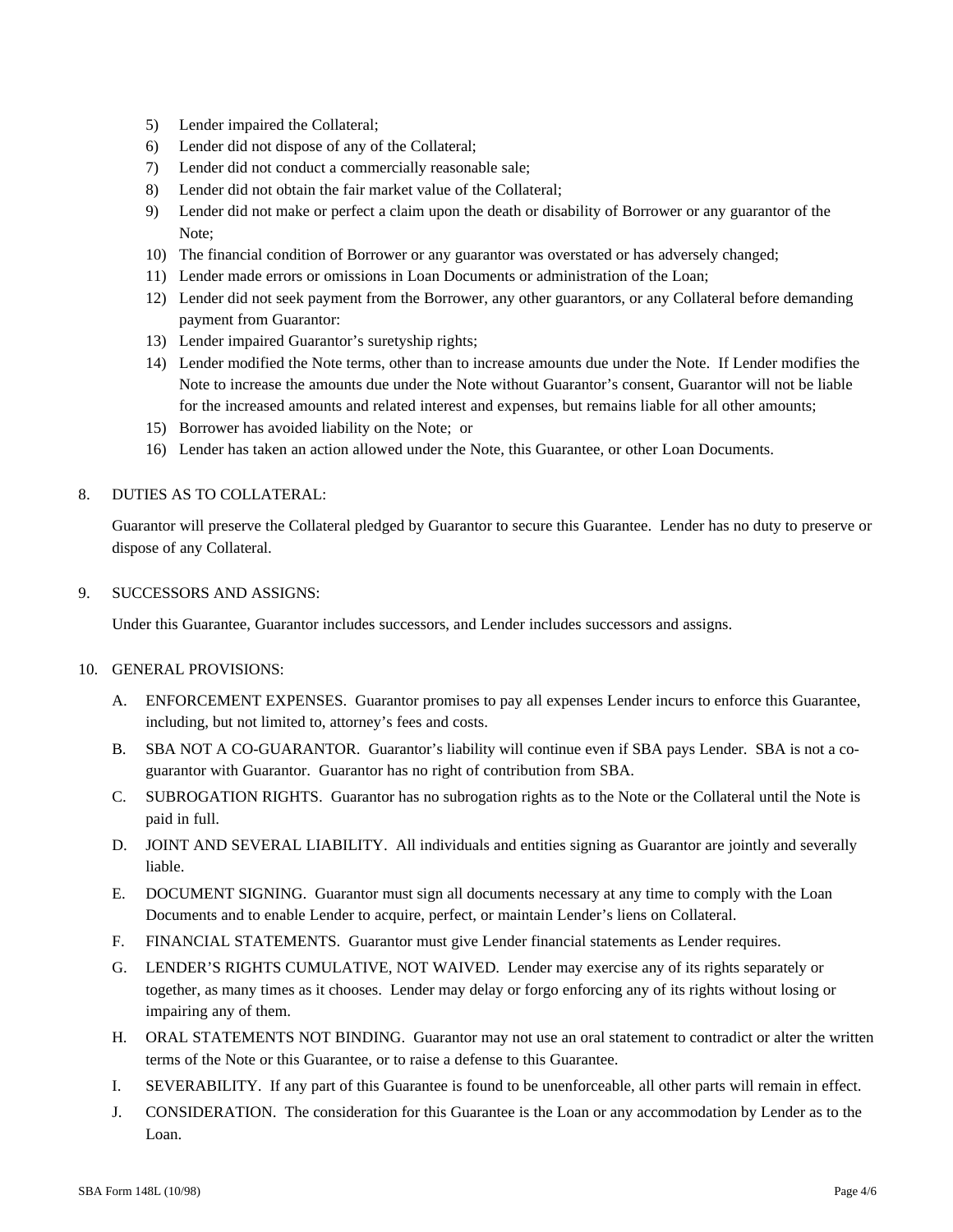# 11. STATE-SPECIFIC PROVISIONS: